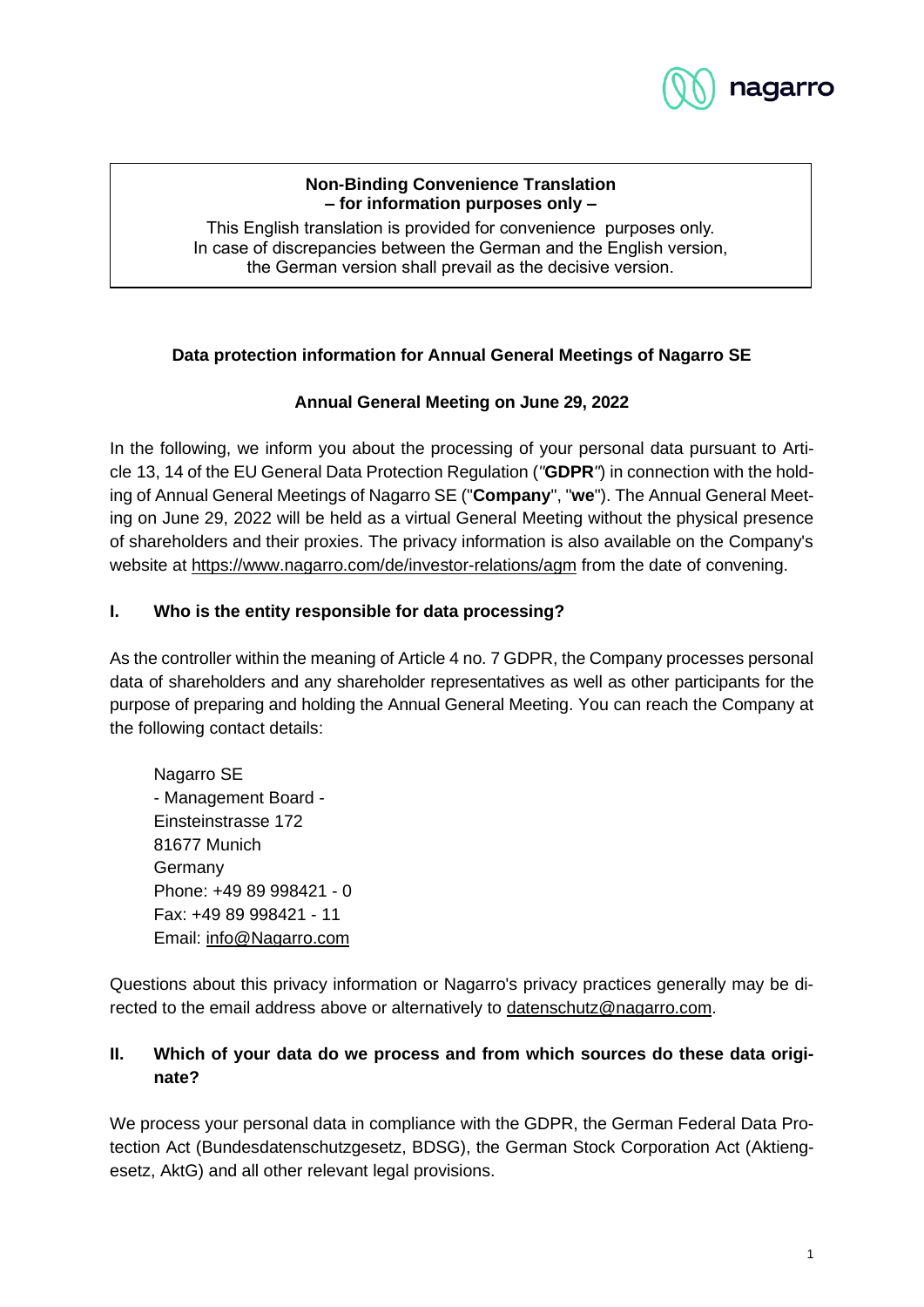

### **1. Categories of data processed**

Our shares are registered shares. Pursuant to Section 67 AktG, these must be entered in the Company's share register, stating the name, date of birth and address of the shareholder as well as the number of shares or the share number. We also receive shareholder data in particular in connection with the holding of the Annual General Meeting. In connection with the holding of an Annual General Meeting, we process the following personal data: First name, last name, place of residence or address, email address if applicable, the respective shareholding (e.g. number of shares), class of shares, type of ownership of the shares, share register number and number of the admission ticket in the case of an attendance General Meeting; if applicable, name and address of authorized shareholder representatives ("**Registration Information**") and, if applicable, guests and representatives of the press.

In addition, the Company processes data that shareholders provide voluntarily, such as the content of any information they may have provided, including the content of motions, questions and objections ("**Further Shareholder Information**").

When you visit and use our online portal for holding a virtual General Meeting ("**InvestorPortal**"), we also collect and process data on access to and use of the InvestorPortal, e.g. access data to the InvestorPortal (login confirmation number and Internet access code) as well as server log files (name of the files you retrieved, date and time of retrieval, message whether the retrieval was successful, type of web browser used, referrer URL (the previously visited website), IP address, as well as timestamp of your login and logout in the InvestorPortal), which your web browser transmits to us ("**Usage Data**").

#### **2. Data sources**

As a rule, we receive your personal data directly from you, in particular when you register in person for the (virtual) General Meeting, submit questions, attend or participate in the (virtual) General Meeting, or exercise your shareholder rights, as well as in the event that you issue a proxy or instructions. Even if you have not provided your personal data such as registration data yourself as part of your registration for the Annual General Meeting, we may obtain this data from the share register and, under certain circumstances, from custodian banks or other third parties involved in the registration process. If you attend or participate in the (virtual) Annual General Meeting as a proxy, we may receive Registration Information and other details about you from the shareholder you represent.

#### **III. For what purposes and on what legal basis do we process your data?**

# **1. Processing purposes**

▪ **Conducting the Annual General Meeting:** Personal data is processed for the purposes stipulated in the German Stock Corporation Act. This primarily includes various processes in connection with the holding of Annual General Meetings (e.g. registration for the Annual General Meeting, documentation of the right to participate and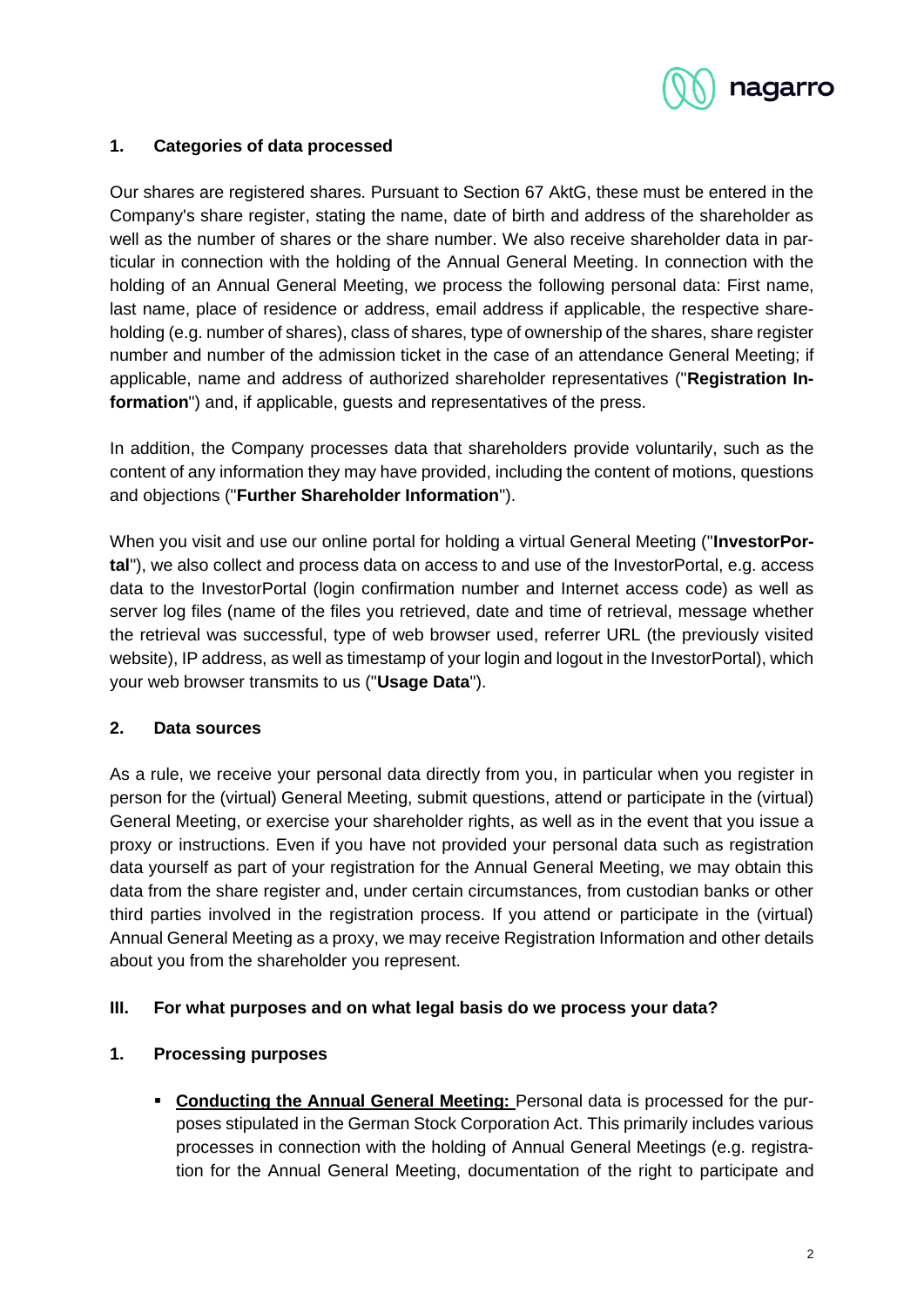

preparation of the list of participants). Processing also takes place - to the extent legally permissible - for communication with shareholders. In particular, personal data is processed in connection with Annual General Meetings for the purpose of processing the registration and participation of shareholders in the Annual General Meeting (e.g. checking the right to participate) and enabling shareholders to exercise their rights in the context of the Annual General Meeting (including granting and revoking powers of attorney and instructions).

▪ **Virtual holding of the Annual General Meeting:** On June 29, 2022, the Company will hold this year's Annual General Meeting as a virtual Annual General Meeting without the physical presence of shareholders or their proxies. In the event of a virtual Annual General Meeting being held, shareholders and shareholder representatives will be able to follow the Annual General Meeting by video and audio transmission via our InvestorPortal, which is available online. We process your personal data to prepare, conduct and manage the virtual General Meeting, in particular to communicate with the shareholders, to enable voting, in particular by means of electronic communication via the InvestorPortal, to ensure proper resolution and to prepare the minutes of the virtual General Meeting, and to enable you to exercise your rights relating to the General Meeting, in particular your voting rights (including the exercise of voting rights by absentee ballot or by authorizing the proxy appointed by the Company).

If you register to participate in the virtual Annual General Meeting on the InvestorPortal, we process your Registration Information and Usage Data to verify your eligibility to participate in the virtual Annual General Meeting and to enable you to participate in it, and to make the live stream available.

If you exercise your right to ask questions pursuant to Section 1 para. 2 sentence 1 of the Act on Measures in Corporate, Cooperative, Association, Foundation and Condominium Law to Combat the Effects of the COVID-19 Pandemic as currently amended ("**COVID-19 Act**") and submit questions electronically via the InvestorPortal in advance of the virtual General Meeting, we will store your Further Shareholder Information, including the question content voluntarily provided by you, together with your name. The Company will answer the questions at its discretion, mentioning your name, as part of the virtual Annual General Meeting, or publish the questions together with the answers to them in advance on the Company's website.

If you declare an objection or make, amend or revoke other declarations during the virtual Annual General Meeting, the Company will store this objection or these declarations together with your name. We will only publish your name if you have expressly requested this or if we are legally obliged to do so (e.g. in the case of objections, the name of the objecting shareholder must be included in the notarial record that can later be retrieved from the commercial register).

**• Other processing purposes:** Outside the (virtual) Annual General Meeting, we may process your personal data for purposes that are compatible with the aforementioned purposes (in particular for the compilation of statistics, e.g. for the presentation of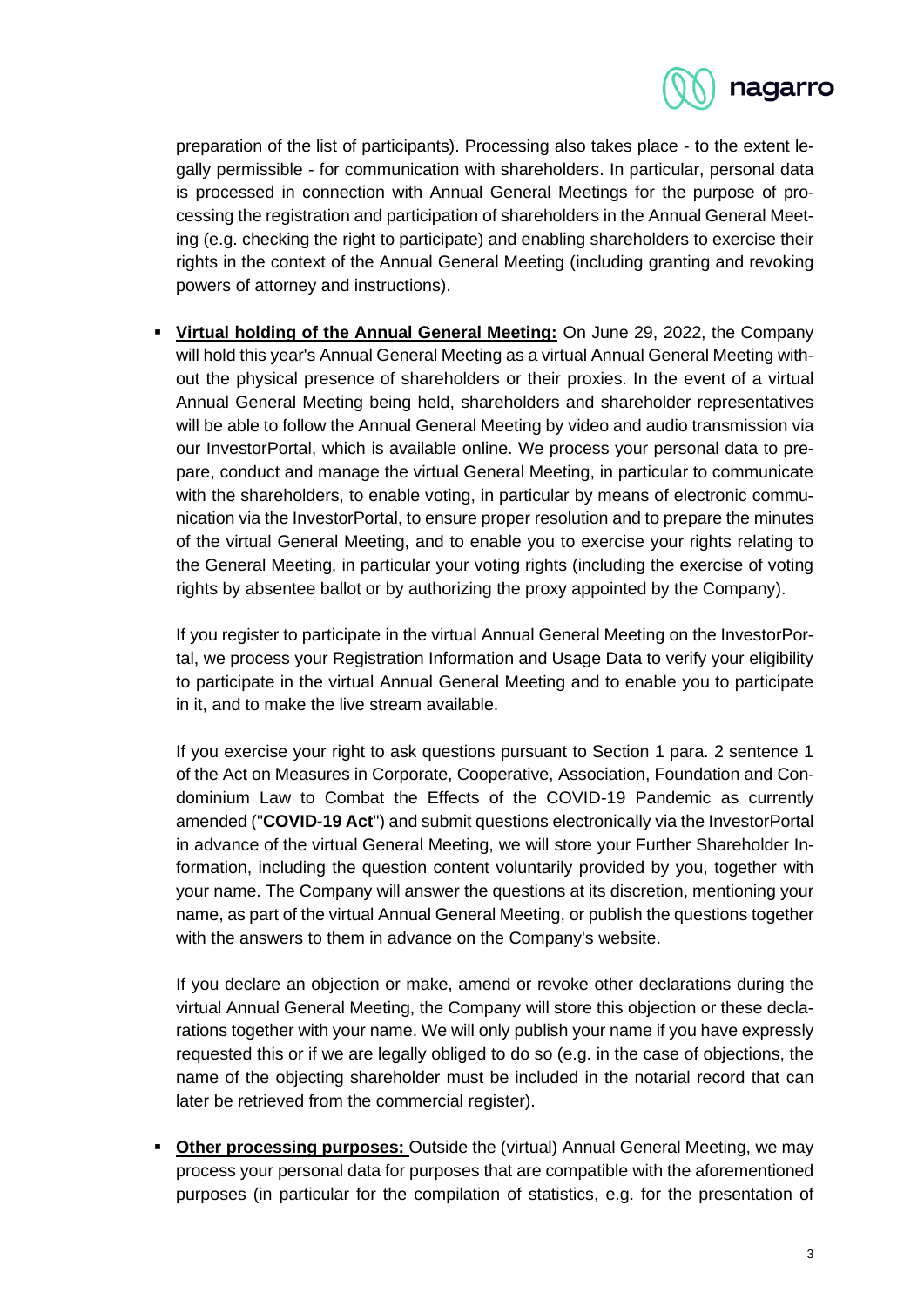

shareholder development, the number of transactions or for overviews of the largest shareholders). In addition, we also process your personal data to comply with other legal obligations, such as regulatory requirements and stock corporation, commercial and tax law retention obligations, where applicable.

Finally, we may process your personal data if and to the extent necessary to exercise and defend our rights, e.g. to defend against shareholder lawsuits and claims.

If we process your personal data for a purpose not mentioned above, we will inform you of this beforehand in accordance with the statutory provisions.

### **2. Legal bases of the processing**

We base the processing of your personal data for the purpose of holding the Annual General Meeting on the German Stock Corporation Act (AktG) in conjunction with Article 6 para. 1 sentence 1 lit. c) and Article 6 para. 1 lit. f), where applicable in conjunction with para. 4, GDPR as the legal basis. The realization of the aforementioned purposes, in particular the preparation, orderly conduct and follow-up of the Annual General Meeting, also constitutes a legitimate interest in the processing of your personal data within the meaning of Article 6 para. 1 lit. f) GDPR.

We base data processing in connection with the conduct of the virtual General Meeting, including the exercise of your rights, on Article 6 para. 1 c) GDPR in conjunction with Section 118 et seqq. AktG and in conjunction with Section 1 of the COVID-19 Act or on Article 6 para. 1 f) GDPR. In this respect, the GDPR expressly provides that processing of personal data may also be justified on the basis of specific legal obligations (outside the GDPR).

Data processing in connection with the authorization of proxies appointed by the Company for the Annual General Meeting is based on our legal obligation within the meaning of Article 6 para. 1 sentence 1 lit. c) GDPR to record the granting of authorization by the Company in a verifiable manner and to keep it protected from access for three years (Section 134 para. 3 sentence 5 AktG).

The legal basis for other data processing is the protection of the legitimate interests of the Company or a third party as set out below in accordance with Article 6 para. 1 sentence 1 lit. f) GDPR.

# **3. Legitimate interests pursued by the Company**

In individual cases, the Company may also process your data to protect the legitimate interests of the Company or a third party pursuant to Article 6 para. 1 sentence 1 lit. f) GDPR.

In particular, the processing of personal data when using the InvestorPortal is carried out in our legitimate interest in enabling our shareholders and shareholder representatives to exercise their shareholder rights in a user-friendly manner. The data processing also serves to ensure a smooth process, to guarantee the security of the virtual Annual General Meeting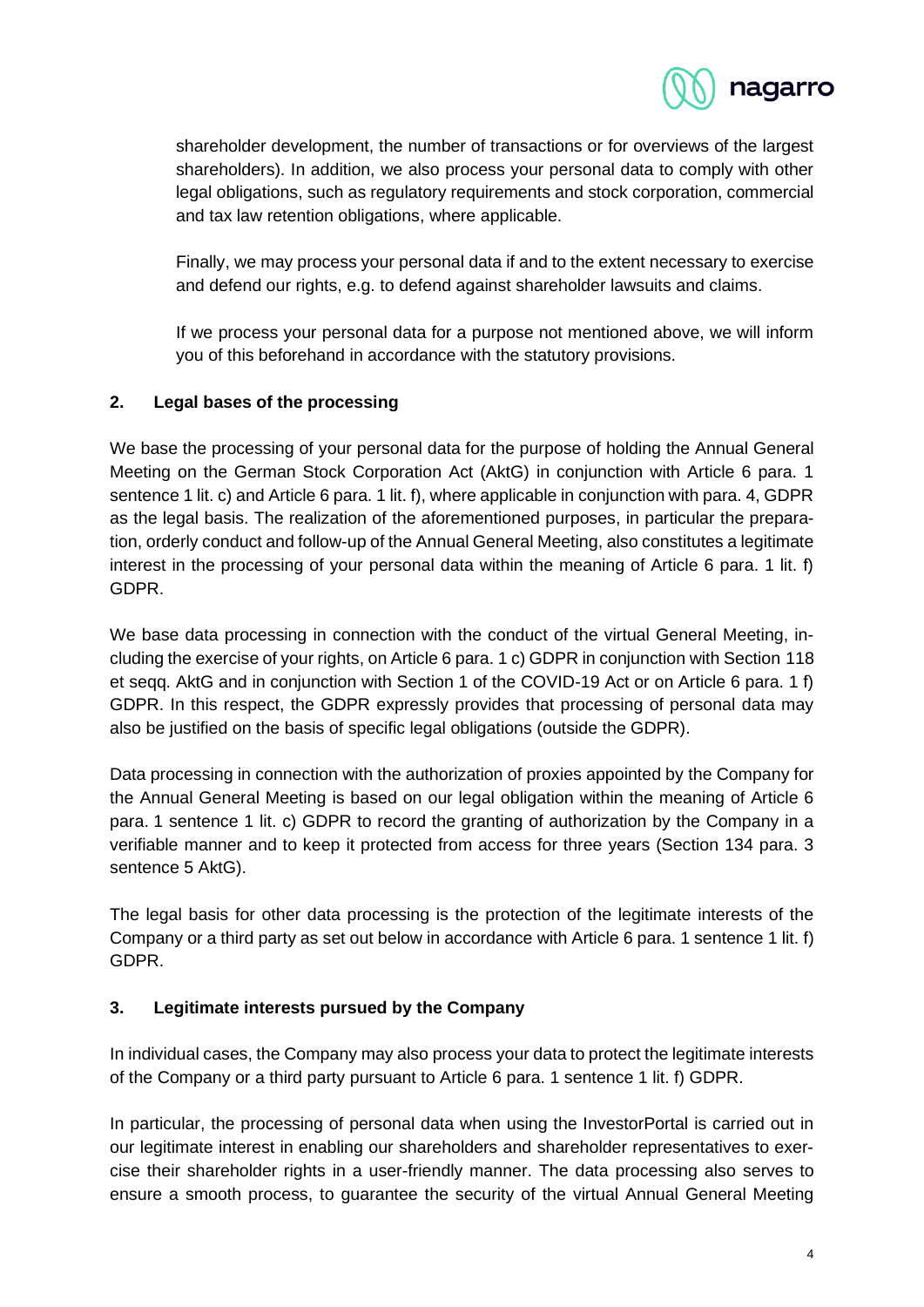

including the InvestorPortal, as well as to eliminate malfunctions and to detect and prevent misuse.

For the right to object to the processing of data for legitimate interests, see below **Section [VI.](#page-5-0)**

### **IV. To which categories of recipients do we disclose your data?**

- **External service providers and consultants:** On the occasion of the Annual General Meeting, the Company engages various service providers, e.g. Annual General Meeting service providers for conducting the Annual General Meeting including the operation of the InvestorPortal for the virtual Annual General Meeting, service providers for printing and mailing shareholder notifications, etc.) and consultants. These only receive personal data from the Company that is required for the performance of the commissioned service. The service providers used are bound by order processing agreements and process the data exclusively in accordance with the Company's instructions.
- **Other shareholders and shareholders attending the Annual General Meeting:** If you attend the Annual General Meeting, we are obliged under Section 129 para. 1 sentence 2 AktG to enter your name, place of residence, number of shares and type of ownership in the register of participants. This data can be viewed by participants in the Annual General Meeting or other shareholders during the meeting and by shareholders for up to two years afterwards (Section 129 para. 4 AktG). In the case of a virtual General Meeting, this personal data will not be included in the list of participants as you are not legally considered to be a participant in the General Meeting.
- **Publication of certain information:** If a shareholder requests that items be placed on the agenda (Section 122 para. 2 AktG), the Company will publish these items, stating the name of the shareholder if the requirements under stock corporation law are met. Similarly, the Company will publish countermotions and election proposals from shareholders on the Internet, stating the name of the shareholder, if the requirements under the provisions of stock corporation law are met (Sections 126 para. 1, 127 AktG).
- **EXTED Authorities and other recipients:** In addition, we may be obliged to disclose your personal data to further recipients, such as authorities for the fulfillment of statutory notification obligations (e.g. in the case of voting rights notifications).
- **International data transfers:** There are currently no plans for data transfers to third countries outside the EU/EEA where an adequate level of data protection does not apply from the perspective of EU data protection law.

#### **V. How long will your data be stored?**

As a matter of principle, we anonymize or delete your personal data as soon as and insofar as it is no longer required for the purposes stated herein, unless legal obligations to provide proof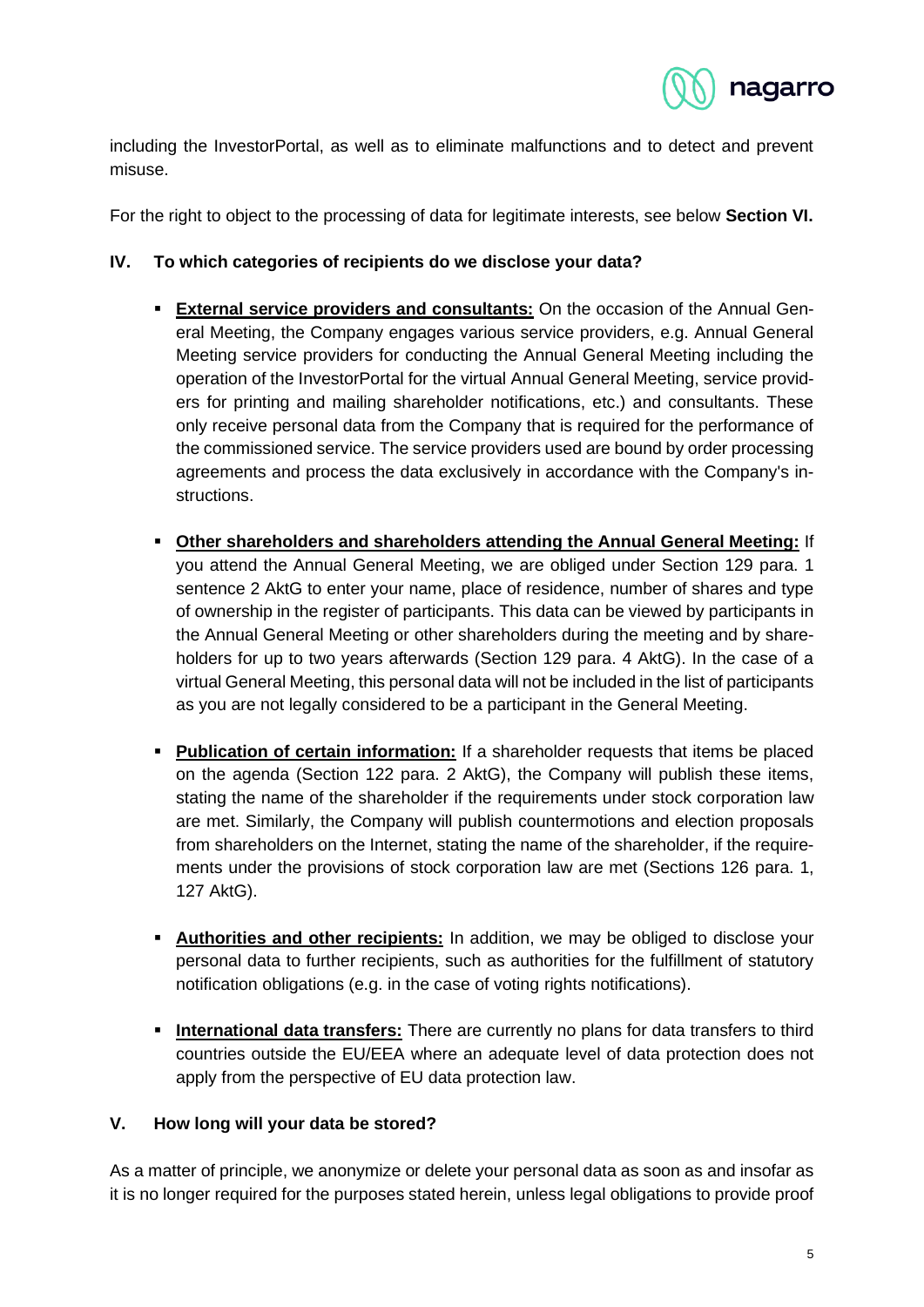

and/or to retain data (under the German Stock Corporation Act, the German Commercial Code, the German Fiscal Code or other legal provisions) oblige us to continue storing it. For data collected in connection with Annual General Meetings, including server log files, the storage period is regularly up to three years (subject to special legal requirements).

Insofar as retention obligations under commercial and tax law are applicable, the data must regularly be retained for another ten years. Beyond this, we only retain personal data in individual cases if this is necessary in connection with claims asserted against us (statutory limitation periods of up to thirty years).

### <span id="page-5-0"></span>**VI. What rights do you have under data protection law?**

Under applicable data protection law, you have the following rights:

With regard to the processing of personal data, shareholders and shareholder representatives as well as guests and press representatives may request from the Company **access** to on their personal data pursuant to Article 15 GDPR, **rectification** (Article 16 GDPR), **erasure** (Article 17 GDPR) as well as **restriction of processing** of their personal data (Article 18 GDPR) and **transfer** of certain personal data to them or to a third party designated by them (right to data portability) pursuant to Article 20 GDPR.

# **Right to object**

Pursuant to Article 21 para. 1 GDPR, you also have the right to **object** to the processing of your data for the protection of the legitimate interests of the Company or a third party:

If we process your data to protect the legitimate interests of the company or a third party, you may object to this processing if grounds arise from your particular situation that conflict with this data processing. We will then stop this processing if we cannot demonstrate that there are compelling legitimate grounds for the processing which override the interests, rights and freedoms of the data subjects, or the processing serves the purpose of asserting, exercising or defending legal claims.

You may exercise your foregoing rights by contacting us or our data protection officer, for example, at the contact information provided in **Section [I.](#page-0-0)** contact details mentioned above.

If you have any complaints regarding the processing of your personal data, you may contact the Company or its data protection officer using the contact details provided in **Section [I.](#page-0-0)** in order to obtain immediate clarification with the Company. Independently of this, you may contact a data protection supervisory authority. The data protection supervisory authority responsible for the Company is: